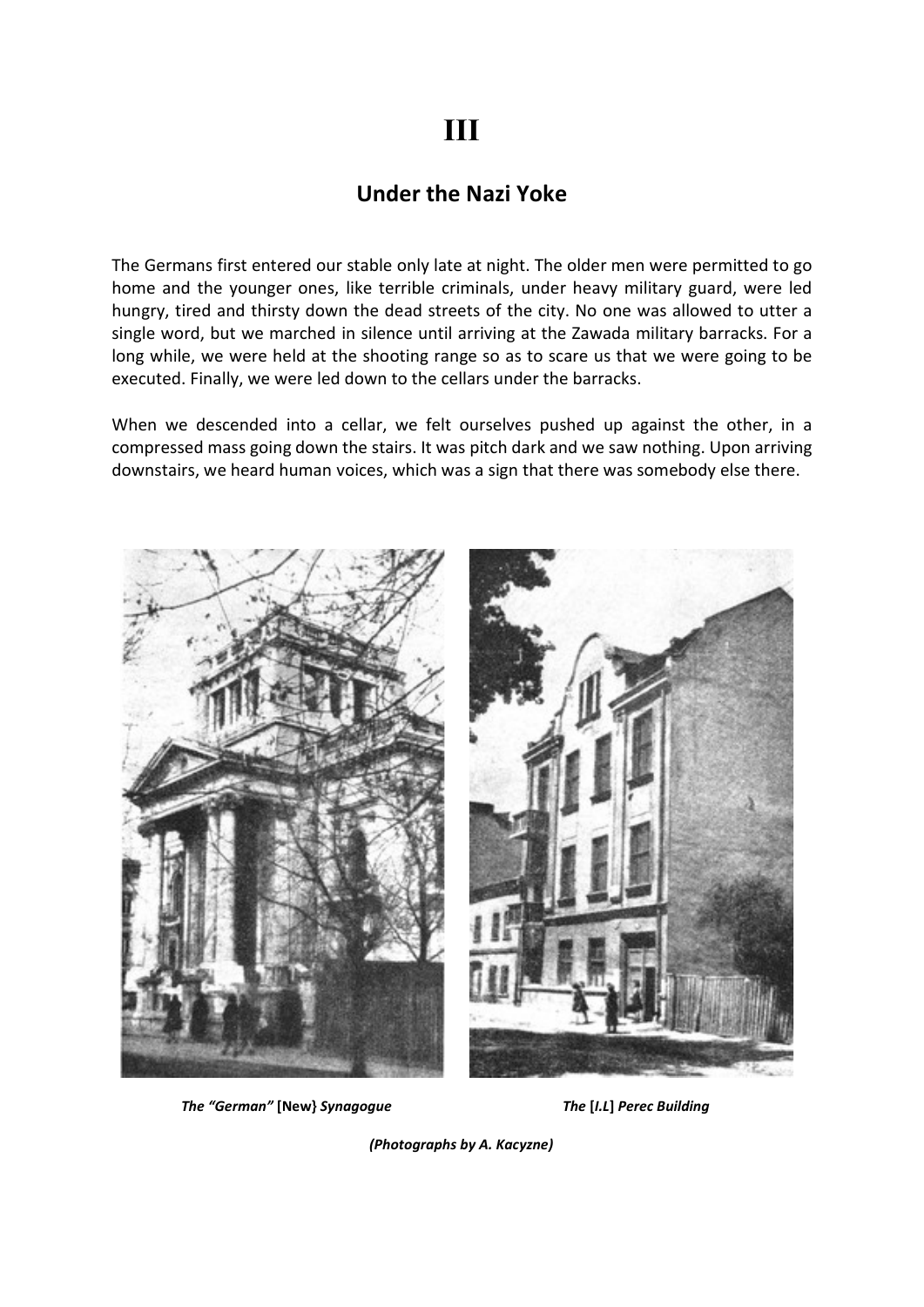Through the small cellar windows, from the yard, we heard how the Germans were leading in more people, beating and cursing them in a vulgar manner.

The cellar, where we were, was very low and our heads touched the ceiling. It was terribly stuffy and we could not catch our breath. As a result, everyone pushed their way to the open window-holes. Old and sick men collapsed on the ground, half fainting and groaning. After some time, someone chanced to be pushed up against a water tap that was in the cellar. He turned it on and sprayed us with water. The joy was indescribable. The crowd pushed their way to the tap with [cupped] hands, caps and hats to refresh their hearts with a little water, until it, finally, began to dawn. People looked at one another and began to speak amongst themselves, calculating the number of victims of "Bloody Monday". We estimated that 5,000 innocent human lives had been annihilated.

At dawn, the Germans immediately made us feel that Jews belonged to an inferior category of the human species. The soldier, who was guarding us at the door, called out loudly, "Four Jews out to sweep the yard!", adding that, from now on, all the Jews would have to work and that he, therefore, requested that Jews should present themselves voluntarily for the work. Seeing that no one presented himself voluntarily, the soldier declared that we were not to be afraid - nothing bad would happen to anyone. Only then did a few Jews volunteer for the job and, a while later, we saw them, through the little windows, sweeping the yard.

Time in the cellar dragged on and the hunger let itself be felt intensely. At about eleven o'clock, the German soldier began calling some of us by our surnames. As it turned out, the wives and relatives of the detainees had been looking for us throughout the whole city, wishing to give us something to eat. Sadly, there were many women who were forced to go back home with their food parcel, because those for whom they were searching were already dead.

It was only at one o'clock in the afternoon that I finally heard my name called out. I ran upstairs quickly and saw my wife and child. We wept with joy to finally see each other, but the happiness was short-lived. At once, the soldier drove me back down into the cellar. The mood here was a bit more cheerful for, after all, we had seen those closest to us and we were able to eat our fill. Relations in the cellar were comradely. We shared the food with those whose relatives had not come with any parcels.

On the following day, at eleven o'clock, we were ordered to stand in rows in the yard. We were immediately taken to the large training grounds next to the barracks and, there, we encountered a huge mass of people, who had been brought there from other cellars.

For several hours, we stood in this manner, under the blazing sun, until we were given the good news that all of us would be released, because the factories would be set in motion, the shops needed to be reopened and the economic life in the city would once more be renewed. Therefore, they ordered all the industrialists, higher officials, gimnazjum professors, lawyers, doctors and anyone, generally, who was of consequence for the public life to step out of the lines. These people would be the first to be released and, only afterwards, would the rest be freed.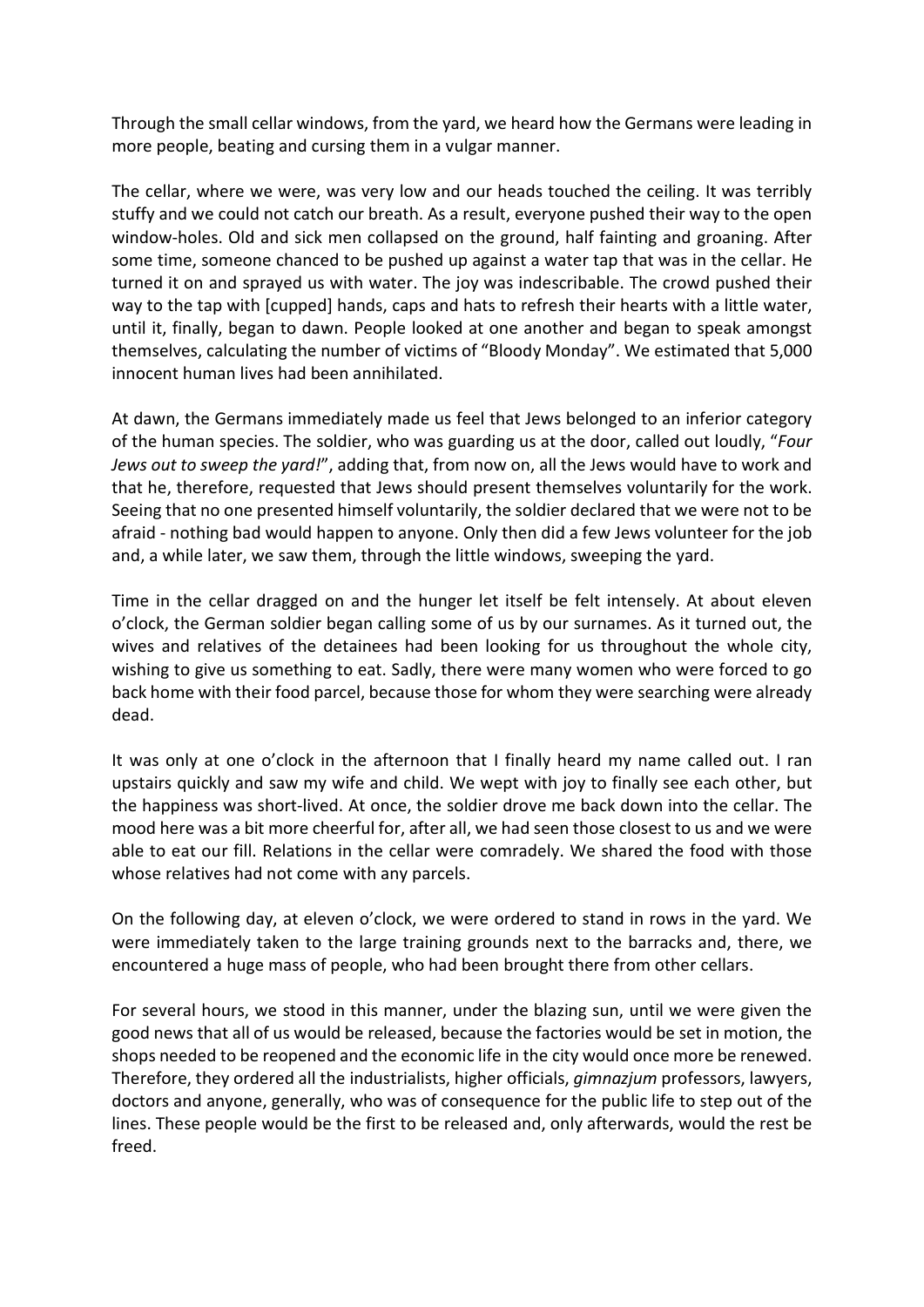A large number of those present stepped out of the lines and presented themselves at the place indicated. I, too, reported there, awaiting our imminent release.

The officers looked at our papers and selected fifty individuals, who were told to stand to one side. The rest were sent back to their previous places amongst the great mass of people, with the rebuke that it was not they whom they had meant, but actual industrialists and learned individuals. I remained among the fifty who had been chosen. We were taken to a tennis court which was fenced all around with a tall barbed wire fence. An armed soldier was stationed at the entrance, who did not allow anyone in or out of the enclosure.

The large multitude envied us. Some of them actually tried to be let in with us. They went up to the soldier on guard, showing their documents - this one was a lawyer, this one a doctor and the other a high ministerial official from Warsaw, who was stuck in Częstochowa by chance. Tailors claimed to be manufacturers of konfekcja [ready-made clothing], cobblers said they were shoe manufacturers and traders, with their registration cards from the Tax Bureau, tried to pass themselves off as great merchants - everyone wanted to join our group.

A friend of mine, an engineer and a well-known labour activist, stood on the other side of the fence and begged me to have mercy on him and see to it that he should be let into our group, because he was ill and would not survive were he not to be released immediately. I approached the soldier and attempted to convince him that my friend, the engineer, was an important specialist - but the soldier replied to me that the one who needed to be consulted regarding the matter was the lieutenant, who would arrive shortly.

My friend was not satisfied with this answer and began to dig the soil under the barbed wire with the aid of a piece of iron. I helped him in this work from the inside of the enclosure and after twenty minutes, my friend was able to crawl, on his belly, inside to me.

When the officer arrived at the grounds, he allowed a few individuals to join us in the tennis court. The new arrivals, just like myself, felt elated, being sure that, in a while, we would be going home.

Meanwhile, we saw how several officers arrived at the grounds, [whereupon] the large crowd was lined up, once again, in rows Through an interpreter, the officers told the crowd that there was no resisting the Germans. We were to remain peaceful, carry out all the orders, work well and not engage in politics. A sign was [then] given and the entire assembly marched, in rows, past the group of officers and, taking their caps off before them, everyone had to say, "We thank you, we thank you".

We stood by the barbed wire of the tennis court like animals in a cage, watching the multitude get further away from the barracks area. Yet from each departing group, an officer took out a tall man and put him in with us.

Seeing that everyone was going home, yet new people were being put in with us, we became very uneasy - particularly as the new arrivals had neither a connection to industry nor to the free professions. Our entire group gathered at tennis court's guarded entrance, waiting for them to also permit us to go home.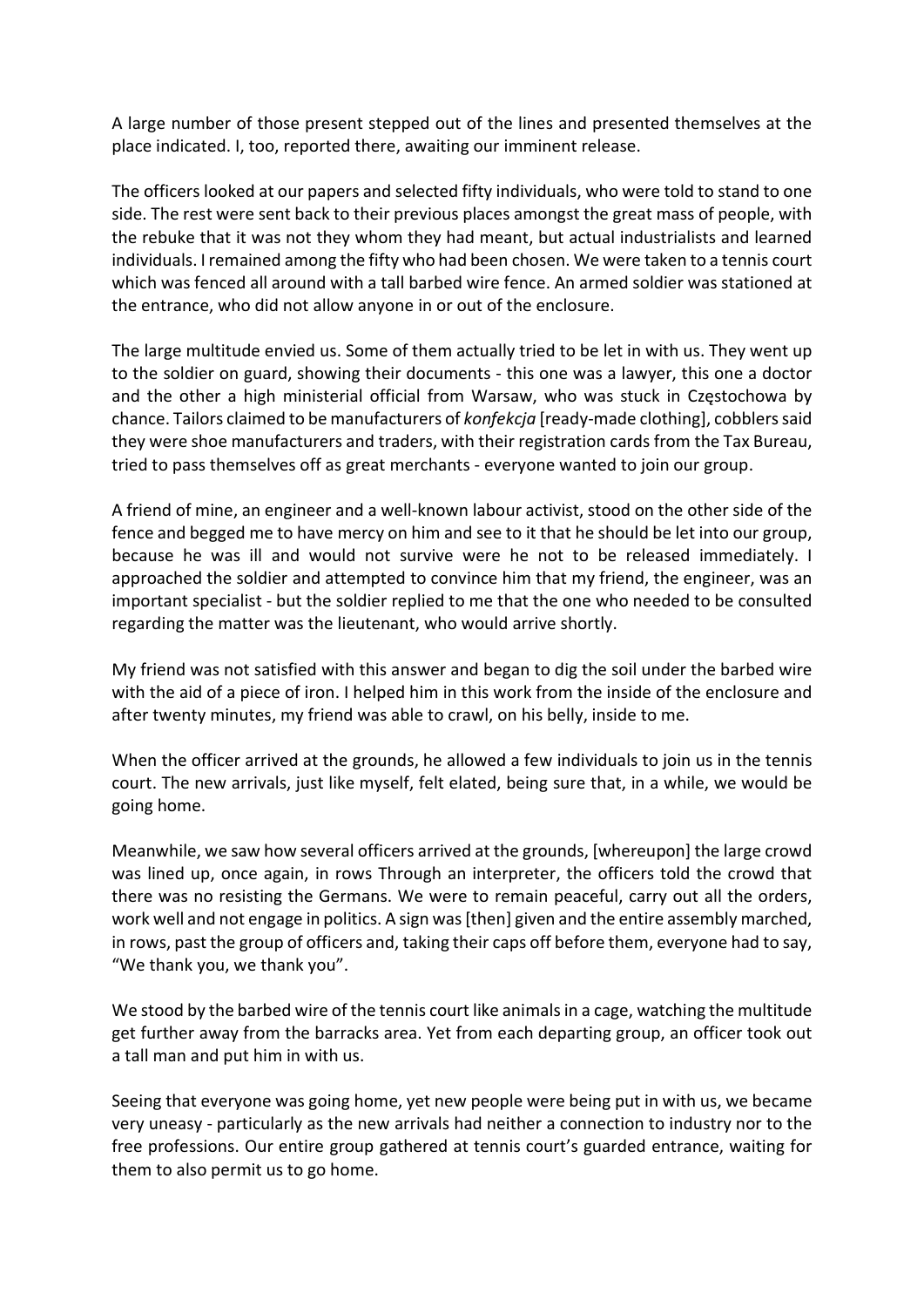The hours wear on - it is already six in the evening. The enormous grounds around us which, hours ago, were flooded with thousands of people, are now completely empty. My friend, the engineer, becomes terribly nervous. What has he done? He could actually have been home by now and, here, we do not know what is going to happen to us next.

We suddenly perceive six German officers, one civilian and one wearing the uniform of a Polish non-commissioned officer approaching us. They come in to us inside the fenced-off tennis court. We regard them with frightened gazes and await our imminent fate. A command is heard to the effect that we are to form two lines, and the Polish non-commissioned officer goes up to each one of us and registers us in a book.

While this is happening, a new group of fifty Jews is led into the tennis court. They are heavily guarded and are holding up their hands. When the non-commissioned officer is done with us, he also writes down the names of the new arrivals and then our group is divided into separate groups of Jews and Christians.

Once these formalities had been completed, the man dressed in civilian clothes approached us and, with a facial expression filled with hatred, he delivered the following harangue in Polish:

"I and my colleague (here he pointed to the Polish non-commissioned officer), as well as other Poles, other colleagues, have for many years seen what everything looks like here, when you Jews (here he already addressed us directly) and your governments have neglected this country. You did not give the Polish population the possibility of living. Workers and peasants lived in misery and poverty, while you conducted your businesses with the greatest profits for yourselves, paying labourers and employees starvation wages. You paid your people's way<sup>1</sup> to the state's highest offices, in order to carry out your plans through them. You influenced the government to implement laws that would be in your favour. And when we, Aryans, spoke up in the Sejm, in order to defend ourselves against your rule, you immediately raised an alarm throughout the globe [saying] that we wanted to exterminate you. You sent delegations to America that they should not give us any money. You did everything to hinder the development of the Polish state.

All those people who were assembled yesterday and today, here on these grounds, were forced to work for you for decades. They were your slaves. We, the true Polish patriots, could no longer look on indifferently at your rule of the Polish people and we, therefore, prefer to have the Germans here."

Then he addressed the assembled Poles:

"You, Poles, have failed to understand all this. You helped the Jews in Poland and also in other countries, to work out together, with their governments, plans of how to

<sup>1</sup> [TN: The term used in the Yiddish original is "protegieren", which means to sponsor or afford patronage or favourable treatment.]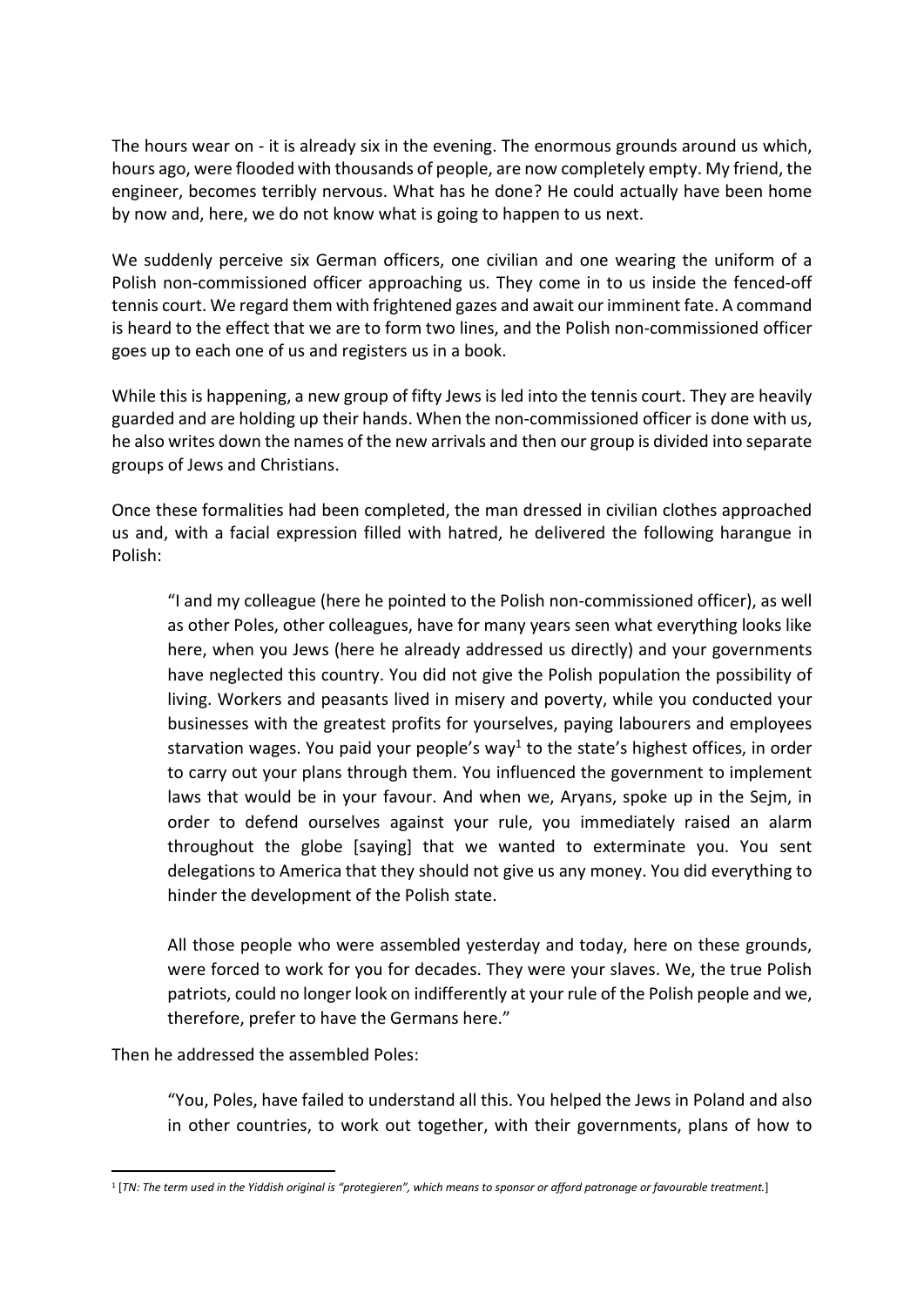encircle modern-day Germany from all sides. You did not wish to comprehend that a man has finally appeared in the world, who is leading the German people in the name of justice and with the right programme - a man who has beaten the Jewry in Germany and who, hopefully, will do the same here."

And, once more, he turned to us:

"You, Zhyds, have portrayed the great leader of the German people, Adolf Hitler, as a pig in various playthings and made fun of him."

Upon hearing the name Adolf Hitler, one of the German officers, at once, turned to the speaker and asked him what he had said. The speaker told the officers, in German, that in many streets of the Polish cities, the Jews would sell a type of plaything in the form of a painted handkerchief which, when folded together, portrayed Hitler in the caricature of a pig.

The officers were beside themselves and approached our group with clenched fists, shouting with rage, "We will already show you who we are! Don't think that we're the Germans who came here in 1914".

The eldest officer did not permit the Polish civilian to finish his tirade, but declared to us, in a sharp and categorical tone, "As of now, you are our hostages. Should anything bad happen to a German - a civilian or a military man – from a part of the local population, you will be summarily shot and all this rubbish will be burnt down!", he concluded, pointing in the direction of the city.

While the Polish civilian was holding his venomous speech, two young men fell unconscious. The soldiers did not allow them to be lifted off the ground. One officer exclaimed angrily, "Let them die!"

> $\star$  $*$  \*

With heavy hearts and so exhausted that we could barely move from the spot, with downcast heads and not saying a single word to each other, we let ourselves be led by the military guard deep into the yard of the barracks, then into some dark corridor, until they brought us into a hall and locked the door from the outside.

The hall was a spacious one. It was an ammunitions repair workshop. Long tables and large cupboards stood around the walls. There was also a water tap.

Besides our group, which had been brought from the tennis court, there was also another group of Jews in that hall, who had been brought directly from the city. In the second group, there was a [Chassidic] Rebbe from our neighbourhood. He was dressed in his long silken caftan and a wide hat. Religious Jews shuffled over to him, gave him *pidyon*<sup>2</sup> money and asked for aid<sup>3</sup>. The Rebbe told each Jew to make a vow and to fulfil it directly upon being released. He also told them to recite Psalms and to atone. He comforted everyone and told them to

<sup>2</sup> [TN: Heb., "redemption"; money given to the Rebbe for his charity needs, which in Chassidism is likened to bringing an offering at the Jerusalem Temple to atone for one's sins and thus redeem oneself.]

<sup>&</sup>lt;sup>3</sup> [TN: Viz. through his intercession by prayer.]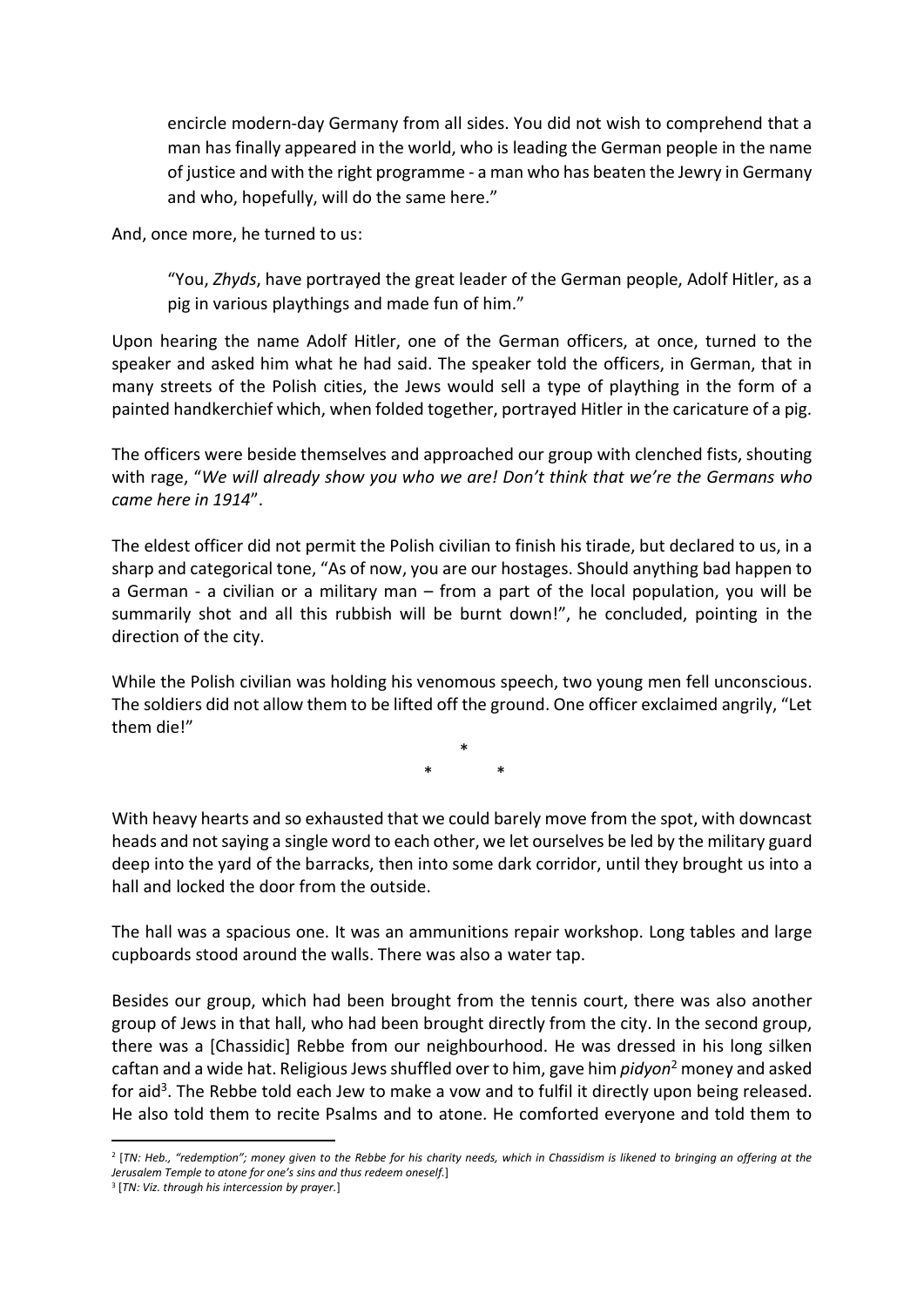trust in the Master of the World, who would and must help. The religious Jews were encouraged and strengthened by these words of comfort. It was, without doubt, easier for them then than for the non-believers.

On the following morning, the Polish non-commissioned officer came in with two German officers, ordered us to line up in a row and called out the names of one group and freed all of them. A few individuals, who had complained about their bad state of health, were also released. There were [both] Jews and Poles among those freed. Upon releasing them, the German officer declared that, should anything occur in the city, all of us  $-$  all the hostages  $$ would be immediately shot.

Fifty of us remained – thirty-five Jews and fifteen Poles. We, at once, summed up clearly the great risk that had fallen upon us, and that our lives hung on the happenings in town. The atmosphere was a pessimistic one because, after all, we knew well that it sufficed for the merest provocation to take place in the city and the Germans would kill us. The only thing that we could not understand was why the number of Jewish hostages was so large in proportion to the Polish ones, while the Jews made up barely twenty percent of the city's population.

Our musings and conversations were interrupted when a military guard appeared and ordered all of us to go out, because the women had arrived with food. The meeting with our closest ones caused great joy. They had already been waiting for six hours by the barracks before they were let in to us. We wanted to inform ourselves as to the situation in town and of the fate of our relatives and acquaintances. Fortunately, things were peaceful in the city. The military guards went about among us holding loaded revolvers. They meticulously examined the baskets with the food that they had brought us and, after a short while, the women were ordered to go home.

When we returned to the large hall, it emerged that the Christian hostages had been separated from us. That is what the commandant had ordered - that the Aryans should not be together with any Jews.

In the middle of the night, we are awoken by loud noise in the yard and the glare of floodlights. We quickly abandon our uncomfortable sleeping places and run to the window to see what is happening.

A row of freight trucks, packed with people, appears before our eyes. The soldiers force the people off the trucks, beating them with their rifle butts. We also hear shooting. The herded and beaten people call the names of Christian saints in Polish. Many of them are half-naked. There is a great movement of these freight trucks. The unloaded vehicles drive off and new ones arrive, fully packed with people. The shooting becomes more frequent and the screams louder. The herded people run one behind the other, lit from all sides by the strong floodlights. They are beaten and driven on from every direction.

Only in the morning did we discover that the people who had been brought had been captured on the highways, where they had been wandering, fleeing the war operations.